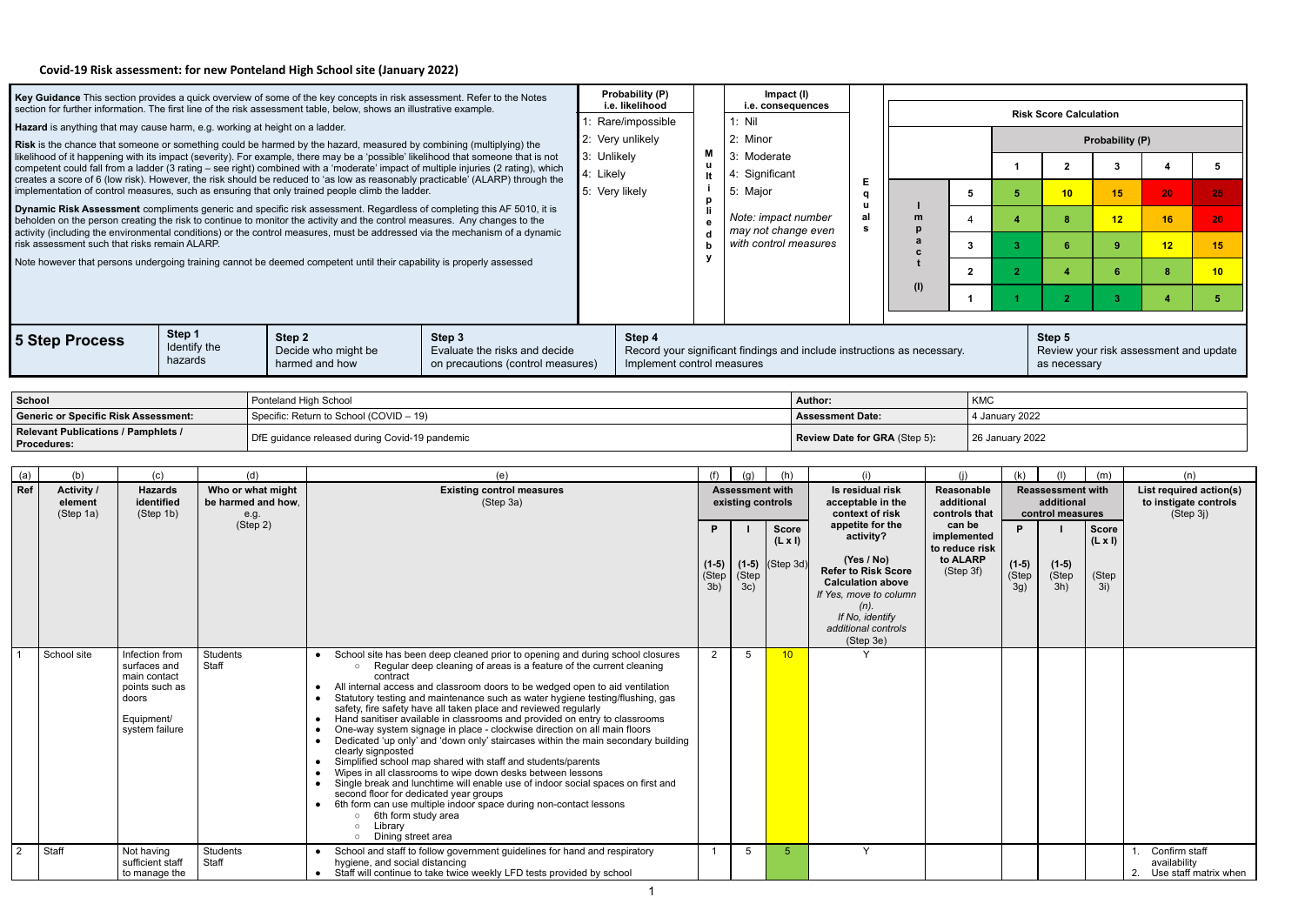|                                        | site and<br>adequately<br>supervise<br>students                                                                           |                   | $\bullet$ | Staff with symptoms will not attend school and will immediately be tested for<br>Covid-19<br>they will inform the Headteacher immediately if they test positive<br>$\circ$<br>they will isolate for 7-10 days in line with government guidelines if they<br>test positive, i.e. negative LFD on Day 6 & 7<br>o they will return to work if they test negative and are well enough to return<br>Staff consideration:<br>Additional support has been put in place for those with underlying health<br>$\circ$<br>conditions, classed as 'clinically extremely vulnerable'<br>■ no involvement in break and/or lunch time duties<br>option to join on-site meetings virtually rather than in person<br>photocopying needs will be supported by our admin team<br>1-2-1 discussion and adjustments made as necessary<br>those with underlying health conditions classed as 'clinically vulnerable'<br>including pregnant staff can attend school based on current guidance<br>BAME staff can attend based on current guidance<br>$\circ$<br>Staff will be located in their main teaching room in subject areas in order to<br>reduce their movement and associated stress and anxiety<br>ensure open windows and doors propped open for ventilation<br>students will move to lessons<br>staff will oversee the use of hand sanitiser on entry to their classrooms<br>$\circ$<br>staff will oversee wipe down of desks between lessons<br>hand sanitiser and wipes available at each teacher desk<br>$\circ$<br>Agreed limit of staff allowed to access department/staff workrooms at the same<br>time to ensure adequate social distancing - signs are in place to clearly highlight<br>these limits<br>We will limit the use of supply teachers/staff during this time, wherever possible                                                                                                                                                                                                                                                                                                                                                                                                                                                                                                                                                                                                                                                                                                                                                                                                                                                                                                                                                                             |                |   |   |   |  |
|----------------------------------------|---------------------------------------------------------------------------------------------------------------------------|-------------------|-----------|--------------------------------------------------------------------------------------------------------------------------------------------------------------------------------------------------------------------------------------------------------------------------------------------------------------------------------------------------------------------------------------------------------------------------------------------------------------------------------------------------------------------------------------------------------------------------------------------------------------------------------------------------------------------------------------------------------------------------------------------------------------------------------------------------------------------------------------------------------------------------------------------------------------------------------------------------------------------------------------------------------------------------------------------------------------------------------------------------------------------------------------------------------------------------------------------------------------------------------------------------------------------------------------------------------------------------------------------------------------------------------------------------------------------------------------------------------------------------------------------------------------------------------------------------------------------------------------------------------------------------------------------------------------------------------------------------------------------------------------------------------------------------------------------------------------------------------------------------------------------------------------------------------------------------------------------------------------------------------------------------------------------------------------------------------------------------------------------------------------------------------------------------------------------------------------------------------------------------------------------------------------------------------------------------------------------------------------------------------------------------------------------------------------------------------------------------------------------------------------------------------------------------------------------------------------------------------------------------------------------------------------------------------------------------------------------------------------------------------------------------------------------|----------------|---|---|---|--|
| $\overline{3}$<br>Classroom<br>lessons | Infection due to<br>being in close<br>proximity to<br>others.<br>Infection being<br>spread to wider<br>family<br>members. | Staff<br>Students | $\bullet$ | Students will move to each lesson following the one-way system and using<br>designated staircases for up/down travel<br>In line with latest DfE guidance, students have to wear face coverings inside the<br>building<br>in classrooms<br>$\circ$<br>in corridors<br>in communal areas<br>Staff will wear face coverings whilst moving around the school when social<br>distancing is difficult to maintain, i.e. lesson changeover/break and lunch time<br>Staff may choose to wear face coverings in lessons especially when circulating<br>amongst students<br>Planned timetable will be followed using normal classes<br>CSA support may be necessary depending on the group but we will aim<br>$\circ$<br>to limit this to 1 person per classroom but this will depend on the makeup<br>of the class<br>Students receiving support should be seated towards the periphery of<br>the classroom, i.e. back row or side to make it easier to provide support.<br>This will enable CSAs to remain on the periphery of the classroom when<br>not directly supporting a student.<br>Hand sanitiser in classrooms to be used upon entry to the classroom<br>Wipes available for students to clean their desk<br>Tissues available in every classroom<br>Hand sanitiser and wipes available at each teacher desk<br>Staff to use their own whiteboard pens and board cleaning cloths (if they use<br>more than one classroom to teach in)<br>Staff to use their own laptop at all times<br>Ensure open windows and doors propped open for ventilation<br>2m separation between the front of the class and students, i.e. a teacher zone<br>Desks will face forwards, where possible, and <b>students must not sit directly</b><br>face-to-face<br>Documents will, where possible, be shared online and paper copies kept to a<br>minimum.<br>o Where used, students should hand them out to the class.<br>Wipes are to be used after using Chromebooks<br>SLT and pastoral staff will oversee student movement at lesson changeover to<br>ensure one-way system and staircases are used correctly<br>o Teaching staff will be at their door to support good behaviour at lesson<br>changeover but also to meet and greet each new class and ensure hand<br>sanitiser is used on entry<br>Any student that shows signs of Covid-19 is to be immediately reported via SIMS<br>on call; they will be isolated and parents contacted so they can be removed from<br>the site<br>Teachers are to be isolated should they show any symptoms then leave school as<br>soon as reasonably possible<br>Deep cleaning on request and additional cleaning of frequently touched areas<br>throughout the day and at the end of each day<br>• All classrooms to be cleaned each day | $\overline{2}$ | 4 | 8 | Y |  |

|   |  |  | 3.                         | considering each<br>situation<br>Individual plans for all<br>staff classed as CEV                                                                                                                                                                                                                                                                           |
|---|--|--|----------------------------|-------------------------------------------------------------------------------------------------------------------------------------------------------------------------------------------------------------------------------------------------------------------------------------------------------------------------------------------------------------|
| Y |  |  | 1.<br>2.<br>3.<br>4.<br>5. | Continuing review of<br>DfE guidance<br>Review of this risk<br>assessment after 26<br>January<br>Teachers and students<br>are to be alert in<br>recognising signs and<br>symptoms in<br>themselves and others<br>Personal responsibility<br>to ensure good hand<br>and respiratory<br>hygiene<br>SLT responsibility to<br>supervise and ensure<br>adherence |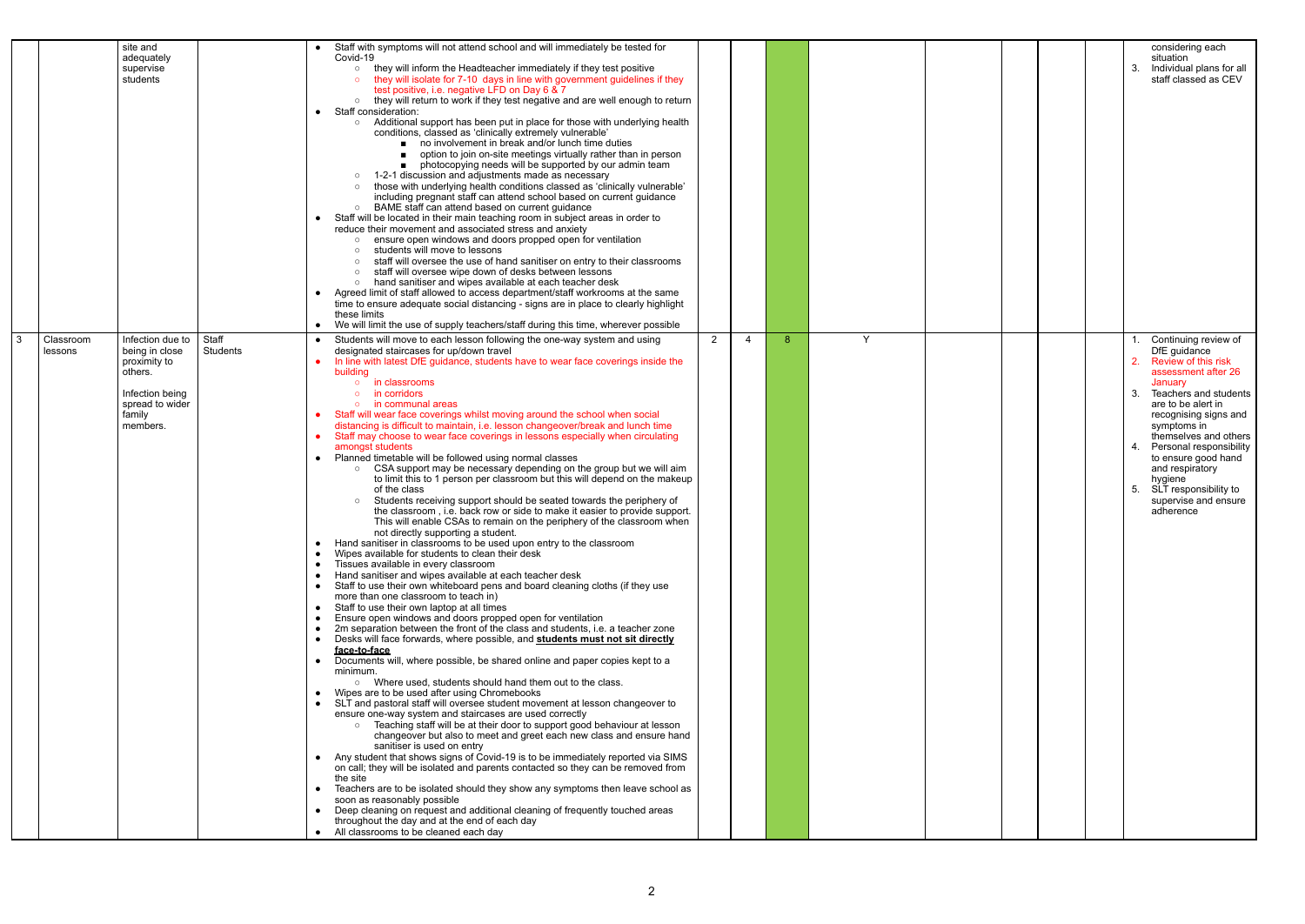| $\overline{4}$  | School<br>transport                                                   | Infection of<br>COVID-19 virus<br>due to pupils<br>being in close<br>proximity to<br>others.<br>Infection<br>passed to or<br>from the School<br><b>Bus Driver</b> | Students<br>School Bus Driver             | NCC has shared clear expectations that are in place for bus operators<br>NCC letter to parents outlining actions to be implemented including:<br>Physical distancing within year group bubbles, where possible<br>Mandatory use of face coverings<br>Hand sanitiser to be used prior to journey being made, if possible.<br>Driver will exit the vehicle and stand well clear before<br>embarkation/disembarkation.<br>Bus contractor to ensure coaches fully cleaned and high touch points<br>disinfected prior to each journey                                                                                                                                                                                                  | $\overline{2}$ | 4              | 8                        | $\checkmark$ |  | SLT supervision of<br>bus park before and<br>after school                                                                                                                         |
|-----------------|-----------------------------------------------------------------------|-------------------------------------------------------------------------------------------------------------------------------------------------------------------|-------------------------------------------|-----------------------------------------------------------------------------------------------------------------------------------------------------------------------------------------------------------------------------------------------------------------------------------------------------------------------------------------------------------------------------------------------------------------------------------------------------------------------------------------------------------------------------------------------------------------------------------------------------------------------------------------------------------------------------------------------------------------------------------|----------------|----------------|--------------------------|--------------|--|-----------------------------------------------------------------------------------------------------------------------------------------------------------------------------------|
| $5\overline{)}$ | School catering<br>facilities                                         | Infection of<br>Covid-19 virus<br>due to pupils<br>being in close<br>proximity to<br>others in the<br>catering queue<br>and touching<br>same touch<br>points      | <b>Students</b><br><b>Catering Staff</b>  | We will continue with normal timings and a single break and lunchtime<br>$\circ$ 11.15am: break<br>1.25pm: Y7-9 lunch starts<br>1.45pm: Y10-11/6th form lunch starts<br>Dedicated dining street for each year group<br>Y12 will use central dining area<br>Full use can now be made of internal social spaces on first and second floor<br>$(Y7-10)$<br>Dining street tables wiped down between Y7-9 lunch and Y10-11<br>Contactless cards for payment rather than fingerprint - this links with School<br>Gateway account<br>Possible change or increase to hours for catering team<br>Students are encouraged to vacate Dining Street and go outside once they have<br>finished their eating/drinking.                          | $\overline{2}$ | $\overline{4}$ | -8                       | $\checkmark$ |  | Monitor break time<br>and lunch<br>arrangements daily<br>and tweak as required                                                                                                    |
| $6\phantom{1}$  | Start of school                                                       | Infection of<br>Covid-19 virus<br>due to pupils<br>being in close<br>proximity to<br>others as<br>students arrive<br>at school at the<br>same time.               | Students<br>Staff<br>Contractors/visitors | We will not be operating a staggered start/finish to the day due to impracilaties<br>arising from a large proportion of students travelling by bus<br>All students including 6th form will enter via the gates near the bus park and enter<br>the school building by one of the three doors facing them<br>On arrival to school students can socially distance in the following places until<br>$\bullet$<br>they report to their tutor room at 8.55am:<br>Outside the main secondary building<br>Dining street<br>Year group social areas (see PHS new school map)<br>Hand sanitisers at all building entry points<br>Staff at main external entry point and in bus park/surrounding areas to monitor<br>flow of student traffic | $\overline{2}$ | $\overline{2}$ |                          | $\checkmark$ |  | SLT required to<br>ensure compliance to<br>reduce risk at the<br>point of entry<br>2.<br>SLT and pastoral<br>supervision of zones<br>for early arrivals                           |
| $\overline{7}$  | <b>Visitors</b>                                                       | Infection of<br>Covid-19<br>brought onto<br>the school<br>premises by<br>visitors.                                                                                | Students<br>Staff<br>Contractors/visitors | Visitors only in the school if essential including parents<br>o Wherever possible, visits will be scheduled for after school<br>Any visitors will use the public entrance via the Community Street<br>Hand sanitiser used on entry to the building<br>$\bullet$<br>Visitors have to use face coverings<br>Most, if not all, meetings will take place in the designated Interview Room near<br>Reception or the Conference Room to ensure limited exposure to the school                                                                                                                                                                                                                                                           | 2              | $\overline{2}$ |                          | $\checkmark$ |  | Clear signage at entry<br>points to the school<br>Gate to car park to be<br>2.<br>locked at 9.15am<br>Reinforce<br>3.<br>expectations about<br>hand hygiene and<br>face coverings |
| 8               | Parent sends<br>child displaying<br>signs of<br>sickness to<br>school | Risk of the<br>spread of<br>infection.                                                                                                                            | Students<br>Staff<br>Contractors/visitors | Remind parents of policy through regular parent updates<br>Information on letters sent home to parents<br>$\bullet$<br>Parents to inform school immediately of any positive test of a student<br>$\bullet$<br>First Aid staff to deal with student in school (making use of available PPE)<br>Isolate the student in the Medical Room - ensure it is well ventilated<br>$\bullet$<br>Immediate contact with parents for pick up and removal from school site                                                                                                                                                                                                                                                                      | 3              | 3              | $\mathbf{Q}$             | $\checkmark$ |  | Weekly Bulletin for<br>Parents has a section<br>each week outlining<br>the actions in the<br>event of illness                                                                     |
| 9               | Movement<br>around the<br>school<br>buildings.                        | Risk of the<br>spread of<br>infection.                                                                                                                            | Students<br>Staff<br>Contractors/visitors | One-way (clockwise) system used at all times on each floor in the main<br>secondary building<br>Clear signage on floors/walls<br>Designated staircases in main building assigned as 'up only' or 'down only'<br>$\circ$ 3 x up<br>3 x down<br>$\circ$<br>Increased staff visibility (at doorways of classrooms) to support smooth<br>movement during lesson changeovers<br>SLT/pastoral staff at key points to support smooth movement                                                                                                                                                                                                                                                                                            | $\overline{2}$ | 2              | $\boldsymbol{\varDelta}$ | Y            |  | SLT supervision and<br>enforcement essential<br>to reducing the risks                                                                                                             |
| 10              | <b>Toilet facilities</b>                                              | Infection of<br>Covid-19 virus<br>due to pupils<br>being in close<br>proximity to<br>others if queues<br>appear                                                   | Students<br>Staff<br>Contractors/visitors | All toilets (male and female) are closed cubicles but have open access to the<br>general area, i.e. no external doors<br>Toilets are located on every floor and easily accessible during break and<br>lunchtime<br>Toilet access during lesson time will be to the nearest toilet<br>Regular cleaning of cubicle doors and surfaces during the day<br>Dedicated staff toilets on ground floor (dining street) with accessible toilets<br>available on every floor                                                                                                                                                                                                                                                                 | $\overline{2}$ | $\overline{2}$ |                          | $\checkmark$ |  | Regular cleaning<br>throughout the day of<br>touch points<br>End of day deep clean<br>of toilets                                                                                  |
| 11              | Use of water<br>fountains                                             | Infection from<br>surfaces and<br>main contact<br>points                                                                                                          | Students                                  | Water fountains are located on each floor throughout the building<br>$\bullet$<br>Bottle tops should not be in contact with the water spout                                                                                                                                                                                                                                                                                                                                                                                                                                                                                                                                                                                       | $\overline{2}$ | $\overline{2}$ | $\Delta$                 | $\checkmark$ |  | Clear message to<br>students about their<br>use<br>2.<br>Wipes and hand<br>sanitiser near water<br>fountain                                                                       |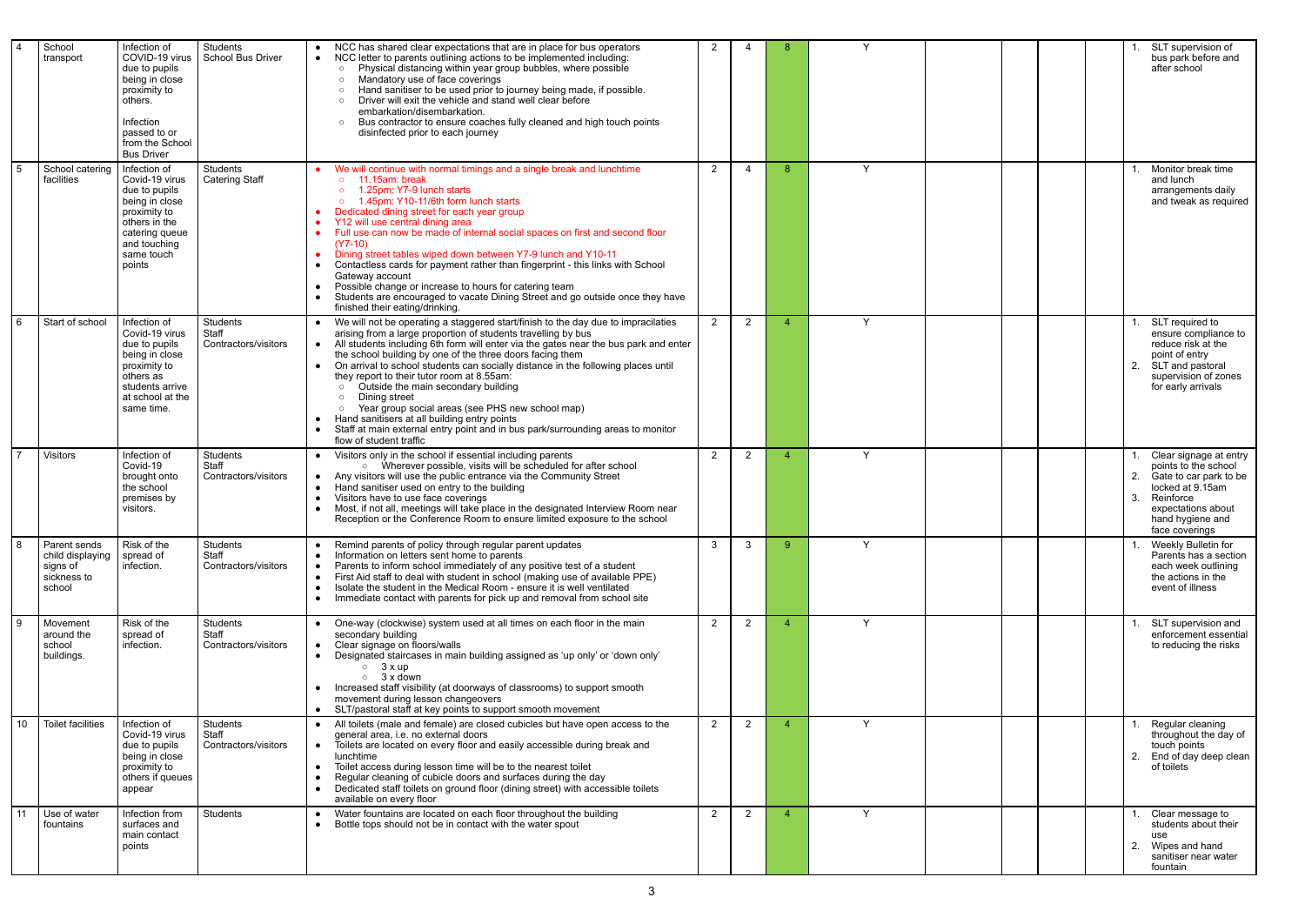| $\overline{12}$ | Parents'<br>drop-off.<br>Potential<br>congregating<br>within school<br>grounds | Infection of<br>Covid-19 virus<br>due to pupils<br>being in close<br>proximity to<br>others. | Students<br>Staff<br>Contractors/visitors<br>Parents | Parents advised to:<br>stay in their car when dropping off<br>not to come to school - communicate with school via phone or email<br>$\circ$<br>vacate the school premises quickly<br>$\circ$<br>Each car park has a designated entrance and separate exit so cars will follow a<br>one-way system making drop off straightforward                                                                                                                                                                                                                                                                                                                                                                                                                                                                                                                                                                                                                                                                                                                                                                                                                                                                                 | $\overline{2}$ | $\overline{2}$ |    | <b>Y</b>     |  | Parent updates<br>SLT presence in car<br>2.<br>park/bus park                                                                                                                                                        |
|-----------------|--------------------------------------------------------------------------------|----------------------------------------------------------------------------------------------|------------------------------------------------------|-------------------------------------------------------------------------------------------------------------------------------------------------------------------------------------------------------------------------------------------------------------------------------------------------------------------------------------------------------------------------------------------------------------------------------------------------------------------------------------------------------------------------------------------------------------------------------------------------------------------------------------------------------------------------------------------------------------------------------------------------------------------------------------------------------------------------------------------------------------------------------------------------------------------------------------------------------------------------------------------------------------------------------------------------------------------------------------------------------------------------------------------------------------------------------------------------------------------|----------------|----------------|----|--------------|--|---------------------------------------------------------------------------------------------------------------------------------------------------------------------------------------------------------------------|
| 13              | Cleaning<br>regime                                                             | Infection of<br>Covid-19 on<br>surfaces<br>throughout the<br>school                          | Students<br>Staff<br>Contractors/visitors            | Touch points disinfected several times throughout the day<br>Non-essential fire doors to remain open, if possible<br>Additional cleaning hours (as required) to facilitate increased cleaning regime<br>Touch points including keyboards wiped down after use<br>Orian wil backfill for absent staff to maintain a full complement of cleaners                                                                                                                                                                                                                                                                                                                                                                                                                                                                                                                                                                                                                                                                                                                                                                                                                                                                    | $\overline{2}$ | $\overline{2}$ |    | Y            |  | Communicate with<br>Orian the need for<br>regular cleaning<br>throughout the day<br><b>Additional staff</b><br>2.<br>employed to meet<br>cleaning needs<br>Specify exactly which<br>touch points need<br>attention. |
| 14              | Staff<br>congregating in<br>the staff room<br>or subject staff<br>work areas   | Risk of<br>spreading<br>Covid-19<br>amongst the<br>staff                                     | Students<br>Staff                                    | Staff room will be risk assessed with a clearly defined limit of the number of adults<br>who can safely be there at any one time - this will be displayed prominently<br>o seating arrangement will define the number of occupants at any one time<br>Subject staff work rooms will be risk assessed with a clearly defined limit of the<br>number of adults who can safely be there at any one time - this will be displayed<br>prominently<br>Staff to use alternative rest areas where possible, e.g. classrooms/offices, but<br>always mindful of the need to maintain social distancing of 2m from colleagues<br>No gathering for Staff Briefing during school week - this information will continue<br>to be shared remotely                                                                                                                                                                                                                                                                                                                                                                                                                                                                                | $\overline{2}$ | $\mathbf{3}$   | -6 | Y            |  | Electronic and email<br>updates for staff in<br>school                                                                                                                                                              |
| 15              | General<br>cleaning - use<br>of washing<br>machine within<br>school            | Risk of<br>spreading<br>Covid-19 on<br>material items                                        | Students<br>Staff<br>Contractors/visitors            | Washing machine cycles are to be set at 60 degrees to kill the virus.                                                                                                                                                                                                                                                                                                                                                                                                                                                                                                                                                                                                                                                                                                                                                                                                                                                                                                                                                                                                                                                                                                                                             | $\overline{2}$ | $\overline{2}$ |    | $\checkmark$ |  | Communicate to<br>cleaning staff and<br>caretakers<br>Sign on the washing<br>machine.                                                                                                                               |
| 16              | <b>First Aid</b><br>provision                                                  | Risk of<br>spreading<br>Covid-19.                                                            | Students<br>Staff<br>Contractors/visitors            | Identify First Aiders for each day of school<br>Available PPE for first aiders. We have sufficient:<br>pairs of disposable gloves<br>$\circ$<br>visors<br>$\circ$<br>disposable aprons<br>boxes of wipes<br>boxes of tissues<br>disposable face coverings<br>$\circ$<br>Designated Medical Room for children potentially showing Covid-19 symptoms<br>Parents are informed they will have to pick up their children and remove them to<br>home immediately<br>Treatment for minor injuries if required but where possible self help, e.g. putting<br>$\bullet$<br>on plasters<br>Policy to contact home/ambulance for more serious injuries<br>PE lessons will take place but practical activities that may be classed as high risk<br>will be adapted to reduce the risk of injury                                                                                                                                                                                                                                                                                                                                                                                                                               | $\mathbf{3}$   | $\mathbf{3}$   | -9 | Y            |  | Ensure sufficient PPE<br>for First Aid staff<br>Communication to<br>2.<br>parents<br>Ensure that<br>3.<br>staff/students know<br>what to do in the event<br>of injury or if they feel                               |
| 17              | Assemblies                                                                     | Risk of the<br>spread of<br>infection.                                                       | Students<br>Staff                                    | These will not take place as whole year group assemblies until further notice                                                                                                                                                                                                                                                                                                                                                                                                                                                                                                                                                                                                                                                                                                                                                                                                                                                                                                                                                                                                                                                                                                                                     | $\overline{2}$ | $2^{\circ}$    |    | Y            |  | FAQ document to set<br>out approach to<br>parents<br>Virtual assembly to<br>2.<br>start each day to<br>reinforce<br>arrangements                                                                                    |
| 18              | Keeping staff<br>safe                                                          | Risk of the<br>spread of<br>infection.                                                       | Students<br>Staff<br>Contractors/visitors            | Adhere to DfE guidance on hand and respiratory hygiene, and social distancing<br>Recommended use of face coverings by staff in corridors, during lesson<br>changeover and social times (unless exemption has been agreed) where social<br>distancing is difficult<br>• Face coverings can be worn in lessons by staff<br>o Students to wear face coverings in classrooms, corridors and communal<br>areas<br>o Face visors and perspex screens available for CEV staff but available on<br>request for other staff<br>2m student-free zone at the front of classrooms<br>Staff to remain in their teaching room with students moving to them<br>Where possible, support learning whilst maintaining appropriate distance and<br>using IT creatively<br>Reduce the handling of books - camera image shared using IT available<br>Prevent sharing of equipment by pupils<br>Allow more toilet breaks for pupils - only one student at a time to leave the<br>classroom<br>Any staff member that shows any symptoms to inform the school; not attend and<br>arrange a test for Covid-19<br>Staff to follow government guidelines for self isolation if a household member<br>tests positive for Covid-19 (see above) | 3              | $\mathbf{3}$   | -9 | Y            |  | Brief teaching staff<br>through regular<br>updates                                                                                                                                                                  |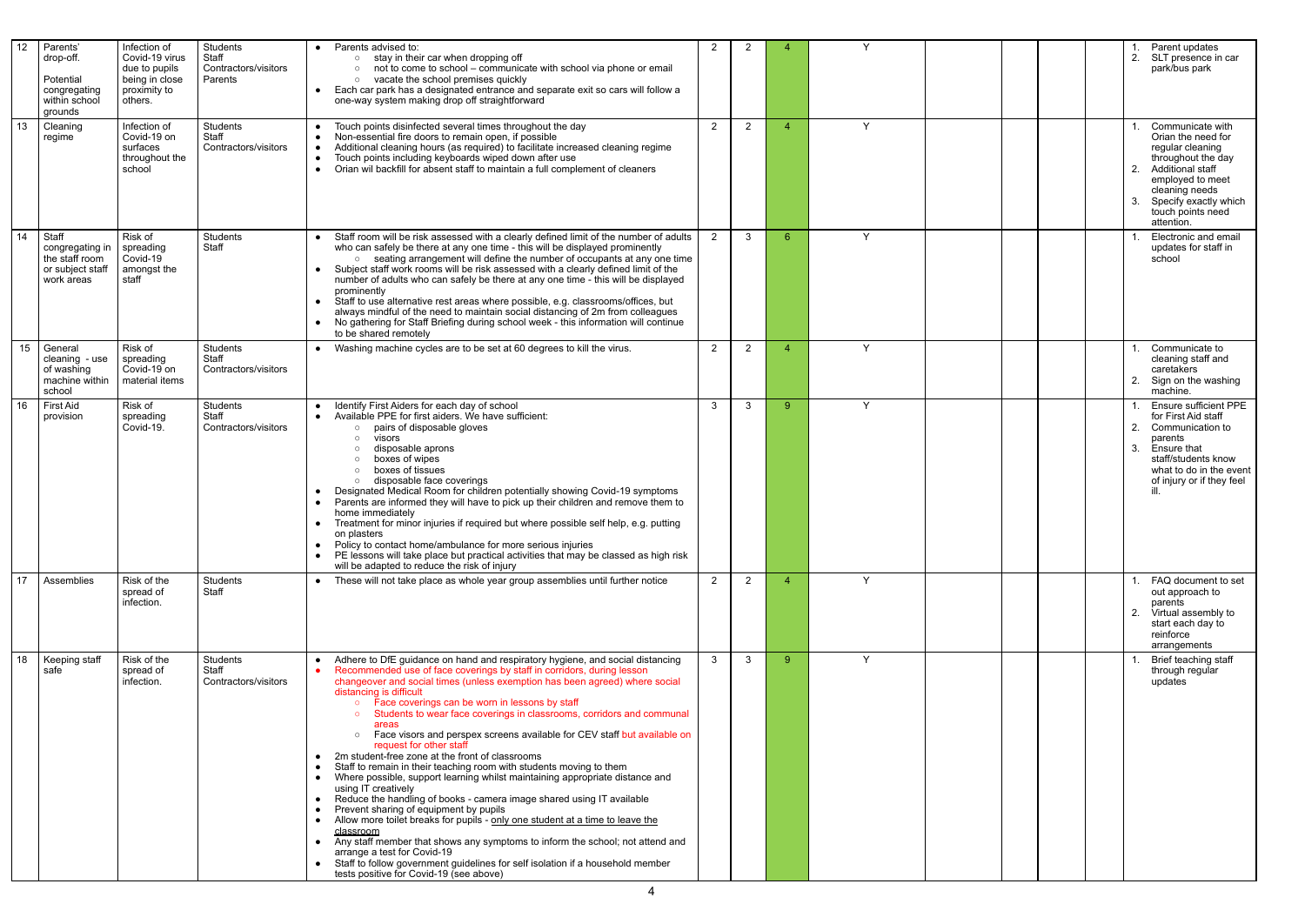|                |                                              |                                                                                                                                         |                                           | Consider additional adjustments as necessary for staff members with underlying<br>health conditions classed as 'clinically extremely vulnerable'<br>Implement DfE/PHE guidance if member of staff or student initially displays<br>$\bullet$<br>symptoms and then tests positive for Covid-19; 10 days self isolation for the<br>individual concerned; 10 days isolation for those they have been in direct contact<br>with (both start counting after the onset of symptoms or date of positive test if<br>asymptomatic)<br>Check spacing between desks exceeds 2m in shared offices. When this is not<br>$\bullet$<br>possible only one member of staff is allowed to work in the office at a time.<br>Home testing kits (Lateral Flow Device tests) are available for staff with the<br>$\bullet$<br>expectation that they are used twice weekly<br>○ Testing kits will be made available to all staff who consent to testing<br>Home testing available to all students in line with DfE guidelines<br>Students encouraged to continue testing twice weekly |                |                |          |  |  |                                                                                                                                                                            |
|----------------|----------------------------------------------|-----------------------------------------------------------------------------------------------------------------------------------------|-------------------------------------------|----------------------------------------------------------------------------------------------------------------------------------------------------------------------------------------------------------------------------------------------------------------------------------------------------------------------------------------------------------------------------------------------------------------------------------------------------------------------------------------------------------------------------------------------------------------------------------------------------------------------------------------------------------------------------------------------------------------------------------------------------------------------------------------------------------------------------------------------------------------------------------------------------------------------------------------------------------------------------------------------------------------------------------------------------------------|----------------|----------------|----------|--|--|----------------------------------------------------------------------------------------------------------------------------------------------------------------------------|
| 19             | Pastoral<br>support                          | Managing<br>anxiety<br>Managing poor<br>behaviour                                                                                       | Staff<br>Students                         | • We will operate our pastoral provision as usual with each Pastoral Manager<br>available throughout the day<br>On call system continues to apply as usual via SIMS for instances of poor<br>$\bullet$<br>behaviour<br>○ Use of 'on-tow' or exclusion as required<br>Teaching or supervising staff to identify any concerns over student anxiety and<br>stress, and refer to pastoral/SLT<br>Pastoral Support Plans (PSP) in place for identified students<br>$\bullet$                                                                                                                                                                                                                                                                                                                                                                                                                                                                                                                                                                                        | $\overline{2}$ | $\overline{2}$ | Y        |  |  | Allocate pastoral/SLT<br>staff on a rota to be<br>available throughout<br>each day to respond<br>as necessary<br>SLT to make regular<br>visits to classrooms to<br>monitor |
| 20             | School<br>behaviour<br>policy                | Managing any<br>poor behaviour                                                                                                          | Student<br>Staff                          | Policy now has a Covid-19 related section about dealing with specific poor<br>behaviour, e.g. intentionally spitting or coughing at another person<br>Clarification of times when a member of staff may need to breach social<br>$\bullet$<br>distancing rules, e.g. to break up a fight, to prevent self injury or damage to<br>school property                                                                                                                                                                                                                                                                                                                                                                                                                                                                                                                                                                                                                                                                                                               | 2              | $\overline{2}$ | <b>Y</b> |  |  | Highlight any further<br>changes or<br>adaptations to staff<br>and students via<br>virtual assembly                                                                        |
| 2 <sup>1</sup> | Emergencies<br>such as Fire<br><b>Alarms</b> | Infection of<br>Covid-19 virus<br>due to students<br>and staff being<br>in close<br>proximity to<br>others as they<br>exit the building | Students<br>Staff<br>Contractors/visitors | Assembly point will be on the MUGA to the rear of the secondary building<br>Staff on ground floor to use classrooms exits that lead directly to the outside of<br>the building<br>Staff on first and second floor to use nearest staircase and then nearest exit point<br>$\bullet$<br>on the ground floor<br>All internal non-essential fire exits to be propped open during the day<br>Fire drill in March provided a full evacuation exercise of the building<br>School building evacuation plan based on compartments A, B, C and<br>$\circ$<br>D worked very well with Fire Officer in attendance as an observer                                                                                                                                                                                                                                                                                                                                                                                                                                          | $\overline{2}$ | $\overline{2}$ | Y        |  |  | Conduct fire drill each<br>term                                                                                                                                            |

| <b>Authorising Officer /</b>                                   | Name           | l Post      | ∣ Date   | Signature |
|----------------------------------------------------------------|----------------|-------------|----------|-----------|
| <b>Existing and additional controls agreed</b>                 | Kieran McGrane | Headteacher | 4.1.2022 |           |
| Where risk is elevated confirm additional controls implemented |                |             |          |           |